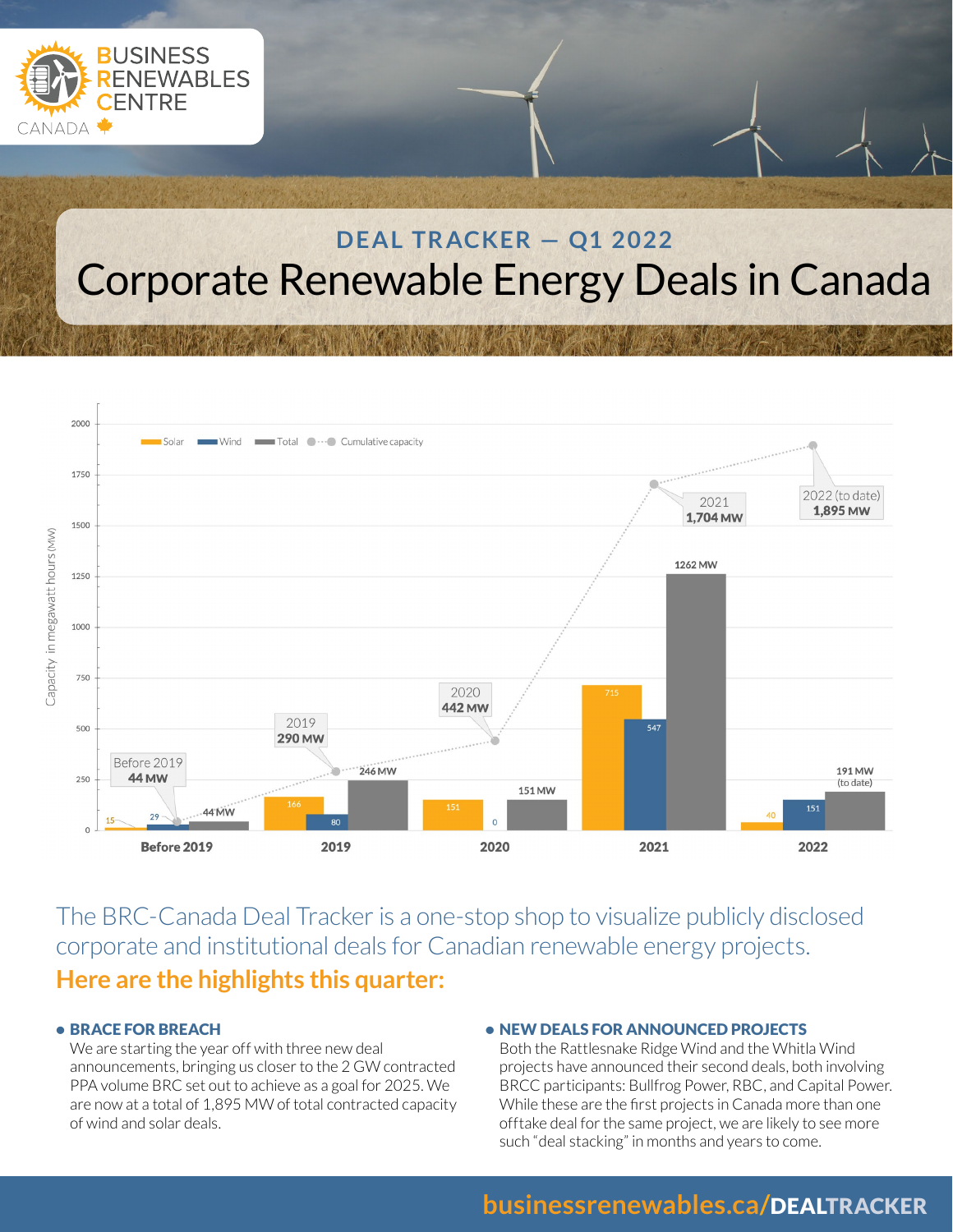

# About the BRC-Canada Deal Tracker

The BRC-Canada Deal Tracker is the only public curation of announced or disclosed corporate procurement of renewable energy projects in Canada. It showcases the corporate buyers who are fostering investment in Canada through their long-term procurement of renewable energy from new projects.

## **Exclusive information for members**

The published BRC-Canada Deal Tracker focuses on the buyers behind corporate procurement and the capacity volume of these renewable deals. Where publicly available, BRC-Canada also tracks information about the projects including total project size (where larger than the deal volume), locations, developers, energy volume under the deal, economic development attributes, contract length, type of deal, and expected or actual in-service date. More detail on deals and projects, as well as other information on corporate renewable developments and trends in Canada, are available to BRC-Canada members. More information on this and other membership benefits can be found on the BRC-Canada website at businessrenewables.ca/ member-benefits.

## **About corporate renewable deals**

Transactions in the Deal Tracker consist of renewable energy projects where a corporation or institutional buyer has announced or disclosed an agreement to support the growth of renewable energy in Canada by acting as some or all of the project's offtaker, which can include electricity and/or environmental attributes. Buyers are motivated by voluntary renewable energy commitments or compliance with emissions reduction mandates. A project's offtakers supply the revenue price certainty and credit necessary to secure capital financing. More information on these deals can be found on BRC-Canada's website at businessrenewables. ca/public-resources.

By enabling these renewable energy project investments, corporate and institutional buyers are advancing Canada's progress toward our net-zero future with cost-effective, clean energy. The growth of deals shown by the BRC-Canada Deal Tracker demonstrates the accelerating interest in renewable energy procurement from major corporate electricity consumers. It also showcases the leading players in Canadian renewable energy procurement.

# **Criteria for inclusion**

For inclusion in the BRC-Canada Deal Tracker, a deal must:

- Be publicly announced by the parties and/ or disclosed in regulatory filings or otherwise accessible in the public domain;
- Relate to a renewable energy project that is physically located in Canada;
- Relate to a new renewable energy project where the transaction predates project commissioning or supports financial close of renewable energy infrastructure that leads to "additionality" or a material impact towards the buyer's goals (e.g. repowering);
- Be between a buyer and a project developer that is a distinct corporate entity from the buyer and not controlled by the buyer;
- Employ one of the following procurement mechanisms: a physical power purchase agreement (PPA), a virtual power purchase agreement (vPPA), a green tariff, or some other deal that demonstrably contributed to the new project's ability to secure financing or material impact (additionality); AND
- Involve a non-utility buyer, either directly participating in the PPA or vPPA or as a purchaser or subscriber in a utility green tariff program or sleeve deal.

Note: BRC-Canada reserves the right to add to or amend these criteria as new deal innovations arise and new jurisdictions and electricity systems in Canada become hosts to business renewables.

# PAGE 2 **businessrenewables.ca/**DEALTRACKER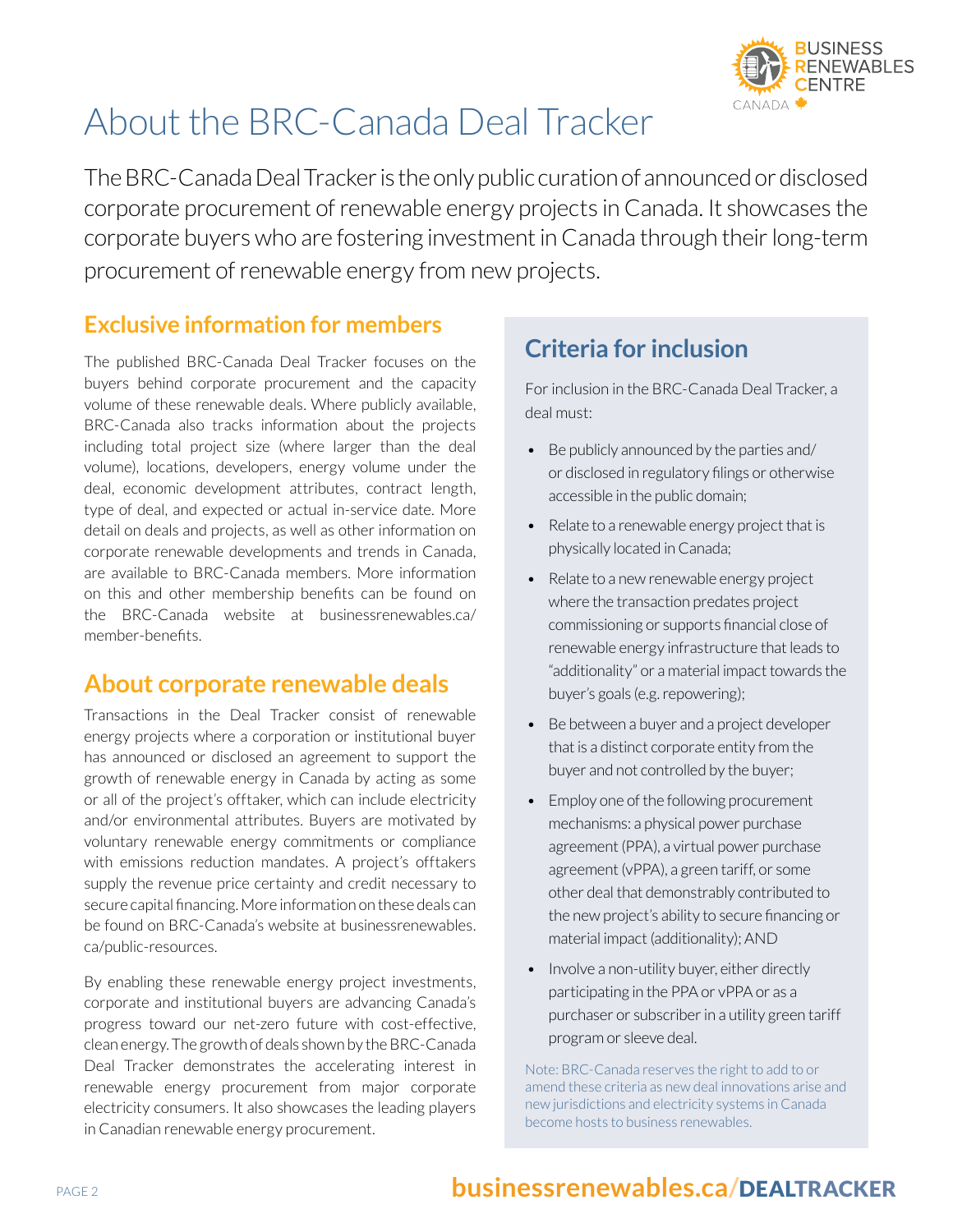

# **D E AL TR ACKER**  Frequently Asked Questions (FAQs)

### 1. Does the Deal Tracker represent all renewable energy under development?

No. The Deal Tracker only tracks the deal capacity (in MW) of deals that meet its criteria, and excludes, for example, projects owned by or directed by Crown utilities without corporate offtakers for the renewable energy attributes. It also excludes the portion of renewable energy projects that are not subject to a corporate renewable deal: for instance, where the deal is for energy from a volume of capacity that is less than the total installed capacity of the project, the Deal Tracker only includes the deal volume. Finally, the Deal Tracker only includes publicly announced or disclosed deals.

#### 2. I know of a project that isn't included in here. Why not? How do I get it included?

For inclusion, the deal must meet the criteria listed with the BRC-Canada Deal Tracker. For instance, if the deal is a fixedprice purchase of RECs from a project that pre-existed the deal, it would not meet the criteria around additionality or type of procurement mechanism.

Please contact BRC-Canada with information about any missed eligible deals.

## 3. Do you have to be a BRC-Canada participant to have your project included in the Deal Tracker?

No. The Deal Tracker includes all deals that meet the criteria and have been announced or otherwise disclosed publicly. BRC-Canada is proud to showcase the initiatives of all buyers seeking to secure renewable energy for their needs and how these procurements impact the Canadian market.

## 4. How many deals involved BRCC participants?

BRCC participants were involved in over 80% of renewable energy deals — all but three shown in the Deal Tracker — either as buyers, developers or intermediaries.

### 5. What about deals that happened before 2019?

A variety of deals for renewable energy certificates (RECs) or other environmental attributes from renewable energy projects go back over two decades in Canada. These include government procurements, supply for green choice programs for consumers, and offset purchases by major emitters. While these deals are laudable and have fostered the growth of renewable energy indeed, some were important progenitors for today's business renewable deals — they do not meet the Deal Tracker criteria, such as the type of procurement mechanism, the nature of the buyer, or the criteria for additionality.